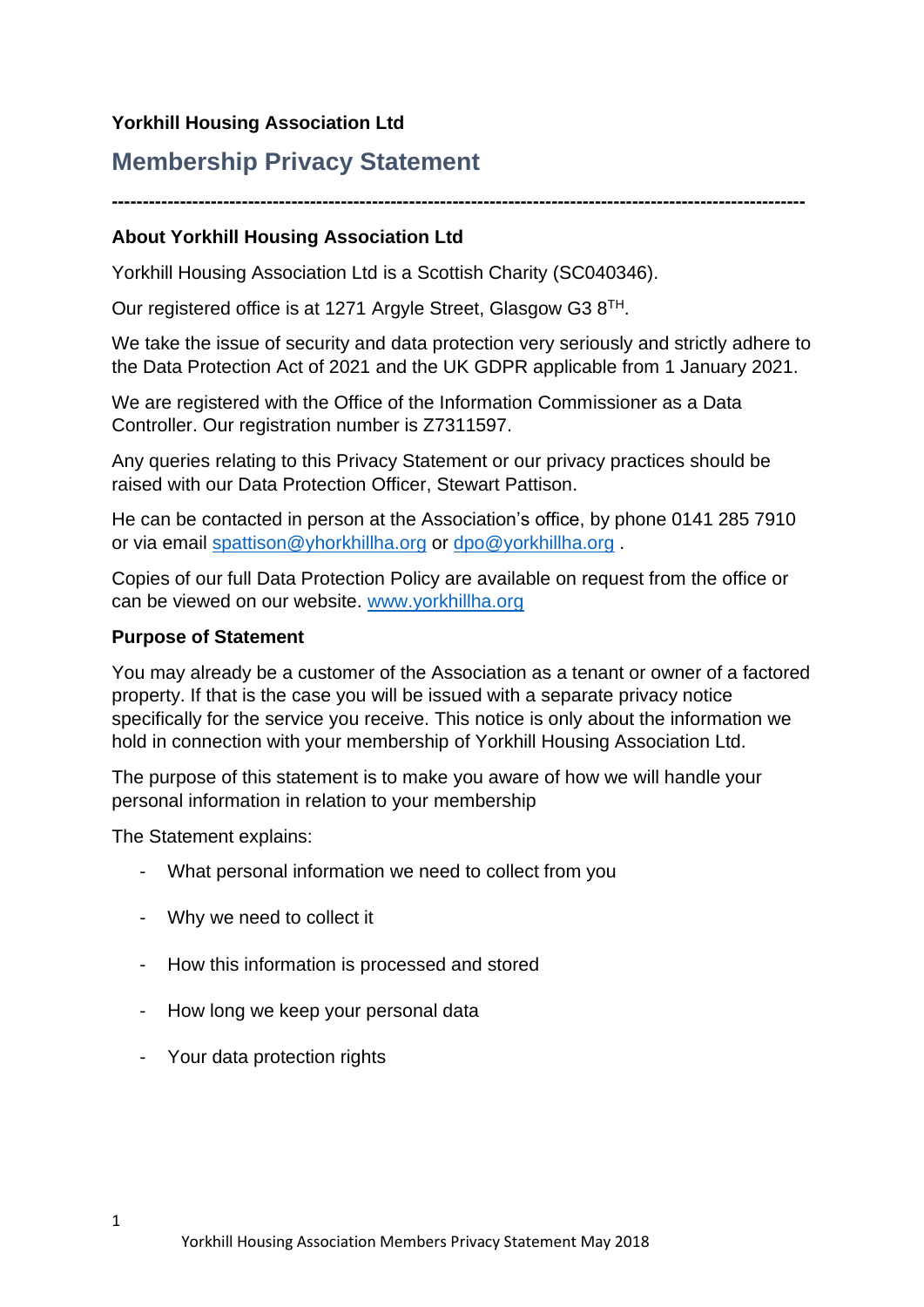## **Information We Collect and Use**

#### **When you apply for membership**

Basic information is required to identify you and allow us to process your application.

This comprises your name, address, and reason for your interest in the Association.

Membership applications are processed by administration staff and approved by the Management Committee in accordance with the terms of the Membership Policy.

#### **When your application is approved.**

Your application is considered at a meeting of the Management Committee and will be recorded in the minutes of that meeting.

Your details will then be recorded on the Association's Share Register and you will be issued with a Share certificate with its own unique number.

The Association's administration staff maintain the Register. The Secretary signs and seals the certificate.

Your details remain permanently on the Register even if your membership is cancelled at a later date.

#### **When we use your information**

Yorkhill Housing Association is legally required to hold an Annual General Meeting of members to receive the audited annual accounts and elect the management Committee. From time to time, there may also be a need for a Special General Meeting to be held.

We use your information to notify you about these meetings and send you the documents for them.

If you attend the meeting, your name and address is entered on the attendance list and recorded in the minutes of the meeting.

#### **Sharing and Disclosure of Information**

Unless required to do so for legal reasons, we will not share or disclose personal information from our membership register to any individual or outside body. Within Yorkhill Housing Association, only authorised staff and office bearers have access to the register and share certificates.

#### **Storage of Information**

We store your membership information in secure electronic and manual formats.